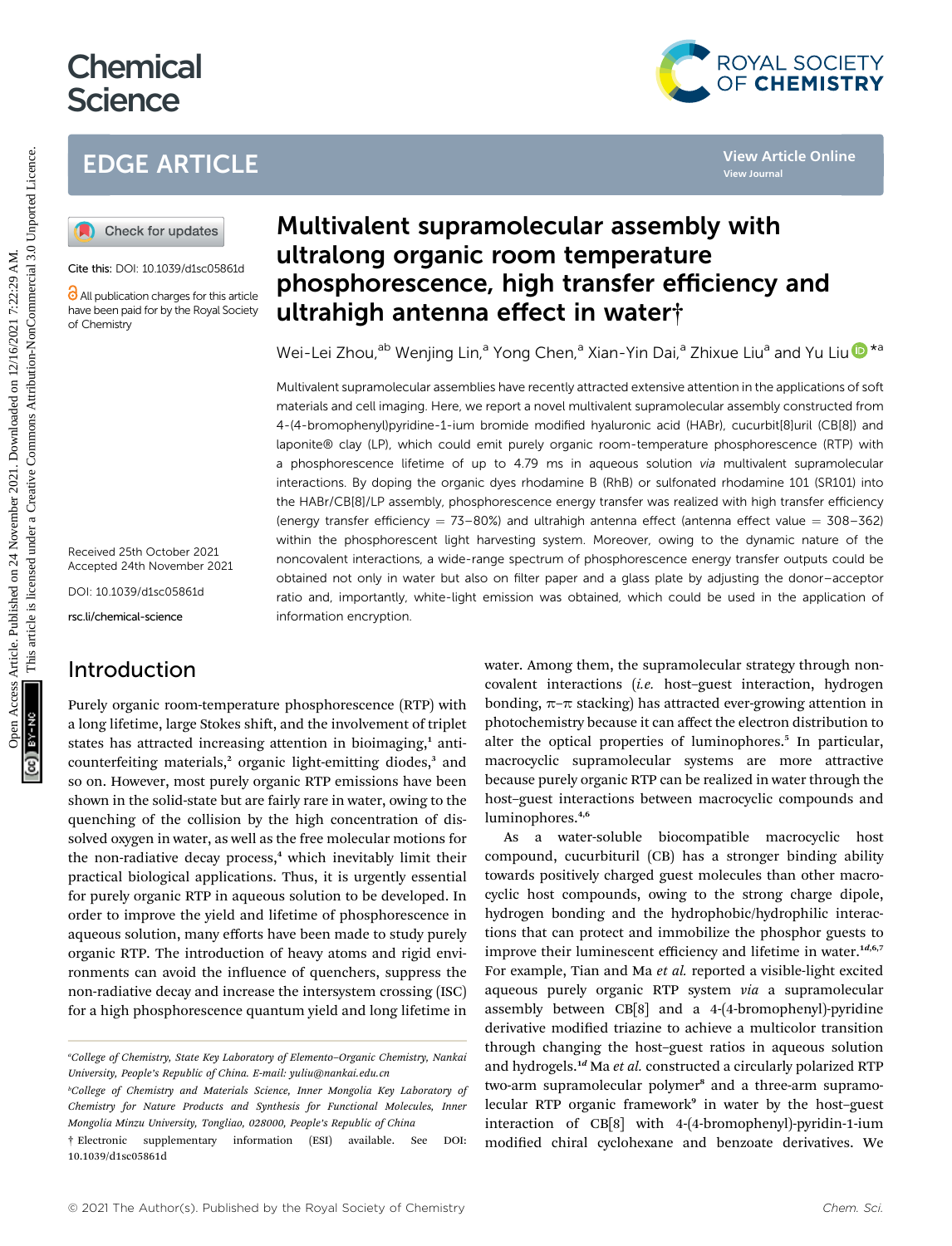used bromopyridine salt derivatives as guests and macrocycles CB[6–8] as hosts to construct a series of supramolecular assemblies with ultralong phosphorescence lifetimes and ultrahigh quantum yields in either the solid-state<sup>10-13</sup> or aqueous solution, exhibiting application potential in upconversion targeted tumor cell imaging,<sup>14</sup> phosphorescent light harvesting energy transfer cell imaging,<sup>15</sup> photo-oxidation driven dual organelle imaging,<sup>16</sup> and antibiotic sensing.<sup>17</sup>

On the other hand, multivalent assembly can effectively improve the yield and lifetime of RTP in aqueous solution. George et al. realized red purely organic RTP emission in aqueous solution through laponite® clay (LP) and brominated naphthalene diimide (NDI) phosphor derivatives.<sup>18</sup> In addition, they also achieved aqueous phosphorescence RTP with an ultrahigh quantum yield through LP and a bromo-substituted phthalimide derivative, presenting the effective light harvesting energy transfer from triplet to singlet with the dyes sulforhodamine G (SRG) and sulforhodamine 101 (SR101).<sup>19</sup> However, there have been few reports on the construction of phosphorescent supramolecular systems with high efficiency energy transfer through the multivalent assembly of macrocyclic compounds. Herein, considering the efficient utilization of light energy in light harvesting systems for excellent optical properties,<sup>20</sup> we combined 4-(4-bromophenyl)pyridine-1-ium bromide (BrBP) modified hyaluronic acid (HA), CB[8] and LP to construct a multivalent supramolecular assembly (Fig. 1). This kind of multivalent supramolecular assembly not only showed good phosphorescence properties in water, owing to the electrostatic interactions between the positively charged edges of LP and the negatively charged HABr/CB[8] supramolecular polymer by restricting the non-radiative transition, but also achieved significant phosphorescence light harvesting properties with a high energy transfer efficiency (>73%), ultrahigh antenna effect (>308), and ultralong lifetime (millisecond second level) after associating with the dyes rhodamine B (RhB) or SR101. It is meaningful that adjusting the donor/acceptor ratios can give broad-spectrum multicolor outputs, including white-light emission, in solution as well as on filter paper and a glass plate, which provides a new approach for the development of water-phase RTP. Chemical Science<br>
One Article and the constant as general materopoles. Experimental<br>
Cifical is used to constant a series are alternative and the model on constant and<br>
during the model on 12/16/2021 and the constant and

Fig. 1 Schematic illustration of the construction of RTP light harvesting by the multivalent supramolecular assembly HABr/CB[8]/LP with RhB or SR101 in aqueous solution.

### Experimental

#### Materials and methods

All chemicals were obtained from commercial suppliers unless noted otherwise. 4-(4-Bromophenyl)pyridine was purchased from Bide Pharmatech, and 3-bromopropan-1-amine was purchased from Struchem Co. LP was purchased from BYK Additives Inc. NMR spectra were recorded on a Bruker AV400 spectrometer. Fluorescence spectra were recorded in a conventional quartz cell (light path: 10 mm) on a Varian Cary Eclipse spectrophotometer equipped with a Varian Cary single-cell Peltier accessory to control the temperature. UV–vis spectra and optical transmittance were recorded in a quartz cell (light path: 10 mm) on a Shimadzu UV-3600 spectrophotometer equipped with a PTC-348WI temperature controller. Steadystate fluorescence emission spectra were recorded in a conventional quartz cell (10  $\times$  10  $\times$  45 mm) at 298 K on a Varian Cary Eclipse spectrophotometer equipped with a Varin Cary singlecell Peltier accessory to control the temperature. Fluorescence and phosphorescence lifetimes were measured by means of time-correlated single-photon counting on a FLS980 instrument (Edinburgh Instruments, Livingston, UK). High-resolution transmission electron microscopy images were acquired using a Tecnai 20 high-resolution transmission electron microscope operating at an accelerating voltage of 200 keV. The sample was prepared by dropping the solution onto a copper grid, which was then air-dried. Scanning electron microscopy images were obtained with a Hitachi S-3500N scanning electron microscope. The zeta potentials were determined on a NanoBrook 173Plus at 298 K.

#### Calculation of the energy transfer efficiency  $(\Phi_{ET})$  and antenna effect

The energy transfer efficiency ( $\Phi_{ET}$ ) is the ratio of the absorbed energy transferred to the acceptor given by the spectrometric titration experiments, that is, the ratio of the luminescence intensity of the donor when the acceptor is absent and is present  $(I_D$  and  $I_{DA}$ ) (according to the donor: 500 nm and RhB acceptor: 585 nm, SR101 acceptor: 612 nm).

$$
\Phi_{ET} = 1 - I_{DA}/I_D
$$

At a certain concentration of donor and acceptor, the antenna effect is equal to the ratio of the emission intensity of the acceptor at the corresponding maximum emission upon excitation of the donor.  $I_{D+A(\lambda Dex)}$  represents the luminescence intensity of the system under the excitation of the donor in the presence of an acceptor,  $I_D$  represents the luminescence intensity of donor under the excitation of the donor and  $I_{\text{D+A}(\lambda \text{Aex})}$  represents the luminescence intensity of system under the excitation of the acceptor in the presence of the acceptor.

Antenna effect = 
$$
(I_{D+A(\lambda Dev)} - I_{D(\lambda Dev)})/I_{D+A(\lambda Aex)}
$$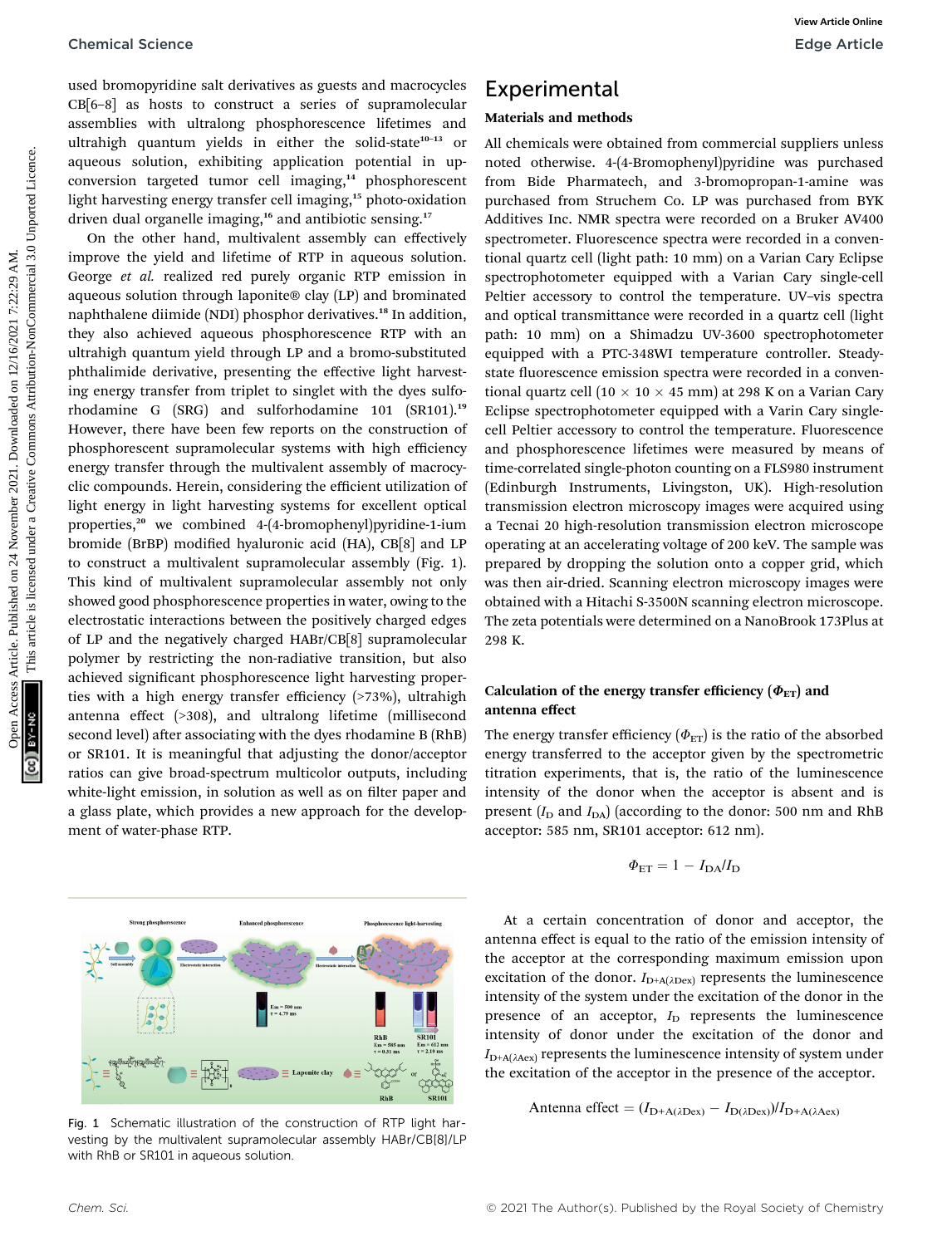### Preparation of the HABr/CB[8]/LP assembly

A certain amount of HABr was dissolved in deionized water, then an equivalent amount of CB[8] was added into the above aqueous solution according to the calculation of the concentration using 4-(4-bromophenyl) pyridine-1-ium salt as a standard. Then, a certain amount of LP was added into the prepared assembly to construct the ternary assembly.

### Results and discussion

4-(4-Bromophenyl)pyridine-1-ium bromide modified hyaluronic acid (250 kDa) polymer (HABr) was synthesized according to our previous report<sup>14</sup> (Scheme 1), in which the substitution degree of the 4-(4-bromophenyl) pyridine-1-ium bromide phosphors was measured as 3.5% by means of  $^1\mathrm{H}$  NMR. The binding ratio between CB[8] and the HABr precursor, 1-(3-aminopropyl)-4-(4 bromophenyl)pyridine-1-ium bromide hydrobromide (BrBP- $NH<sub>2</sub>$ ), was measured as 1 : 2, and the binding constant was up to  $(1.09 \pm 0.01) \times 10^{12} \text{ M}^{-2}$  via isothermal titration calorimetry (ITC) experiments. This strong 1 : 2 binding of CB[8] with BrBP-NH2 demonstrated that CB[8] could strongly associate with the BrBP units in HABr, leading to the formation of a stable supramolecular cross-linked polymer HABr/CB[8]. Like our previous reports, the HABr/CB[8] supramolecular cross-linked polymer emitted strong phosphorescence at 500 nm with a long lifetime of 4.42 ms and a phosphorescence quantum yield of 1.95%, attributed to the cooperative contribution of the charge dipole,  $\pi-\pi$  stacking, hydrogen bonding interactions and hydrophobic/hydrophilic effect between CB[8] and BrBP, as well as the multiple hydrogen bonds from HA, which avoided the attack of oxygen and other molecules in aqueous solution, suppressed molecular rotation and enhanced the ISC efficiently.<sup>14</sup> The zeta potentials of HABr, LP, HABr/CB[8] and HABr/ CB[8]/LP were measured as  $-74$  mV,  $-32$  mV,  $-39$  mV and 51.4 mV, respectively (Fig. S1†), indicating that the surface of HABr/CB[8] was negatively charged and had the potential to interact with the positively charged substrate. In addition, the zeta potential of HABr/CB[8]/LP is higher than the sum of those of HABr/CB[8] and LP under the same conditions, indicating that HABr/CB[8] may interact with the positively charged edges of LP. In addition, after adding LP that had been neutralized by adding the ionic polymer chains sodium polyacrylate or sodium alginate (Fig. S2†) to the supramolecular cross-linked polymer HABr/CB[8], the phosphorescence intensity did not increase but decreased to a certain extent, further demonstrating that

CH<sub>2</sub>CN/reflux.2h **EDC/NHSS** 

Scheme 1 The synthetic route of HABr. [8]/LP at 500 nm at 298 K.

the interaction between the ionic HABr/CB[8] and the cationic edge of LP is beneficial to the enhancement of the phosphorescence.

UV–vis and phosphorescence spectra were used to investigate the changes in the optical properties after adding LP into the supramolecular cross-linked polymer HABr/CB[8]. The UV– vis spectrum of free HABr showed an absorption maximum at  $300$  nm. After the addition of CB[8], this absorption maximum red-shifted 5 nm, accompanied by a decrease of the absorption intensity and the appearance of two isosbestic points at 250 nm and 325 nm, indicating the formation of the supramolecular cross-linked polymer HABr/CB[8] (Fig. 2a). After further adding the LP clay (0.02 wt%) to HABr/CB[8], the absorption intensity was enhanced to a certain extent, and no shift of the absorption maximum was observed. Interestingly, the addition of LP clay increased the original phosphorescence intensity, phosphorescence lifetime and phosphorescence quantum yield of HABr/CB [8] by 1.6 times, 1.1 times and 1.9 times, respectively (Fig. 2b–d, S3 and S4†), giving a ultralong phosphorescence lifetime of up to 4.79 ms and a phosphorescence quantum yield of up to 3.79%. A possible reason for the improved RTP may be as follows: LP has a unique double-charged structure with a negatively charged surface and positively charged edges.<sup>18,19</sup> Therefore, the negatively charged supramolecular cross-linked polymer HABr/CB[8] could interact with the positively charge edges of LP, which consequently stabilized HABr/CB[8] via electrostatic interactions and, thus, improved the phosphorescence properties. Scanning electron microscopy (SEM) and transmission electron microscopy (TEM) images of HABr/CB[8]/ LP showed a number of lamellar aggregates, which was very different from the spherical morphology of HABr/CB[8] (Fig. S5†). Edge Article<br> **Preparation of He HARCH(S)TP assembly**<br>
A certain amount of GHS was added into the chose  $\frac{1}{2}$  AM. This head into the common of HARCH and the common and the state of the state of the state of the state



Fig. 2 (a) Absorption spectra of free HABr (0.05 mM, grey), HABr/CB[8]  $( [CB[8]] = 0.025$  mM, black), HABr/CB[8]/LP ([LP] = 0.01 wt%, blue) and HABr/CB[8]/LP ([LP]  $= 0.02$  wt%, red) in water at 298 K; (b) phosphorescence spectra (delayed by 0.2 ms,  $E_x$ , slit = 5 nm;  $E_m$ , slit = 10 nm) of  $HABr/CB[8]$  (black) and  $HABr/CB[8]/LP$  (red) ([ $HABr$ ] = 0.1 mM,  $[CB[8]] = 0.05$  mM,  $[LP] = 0.02$  wt%) in water at 298 K ( $\lambda_{ex} = 300$  nm); the phosphorescence decay curves of (c) HABr/CB[8] and (d) HABr/CB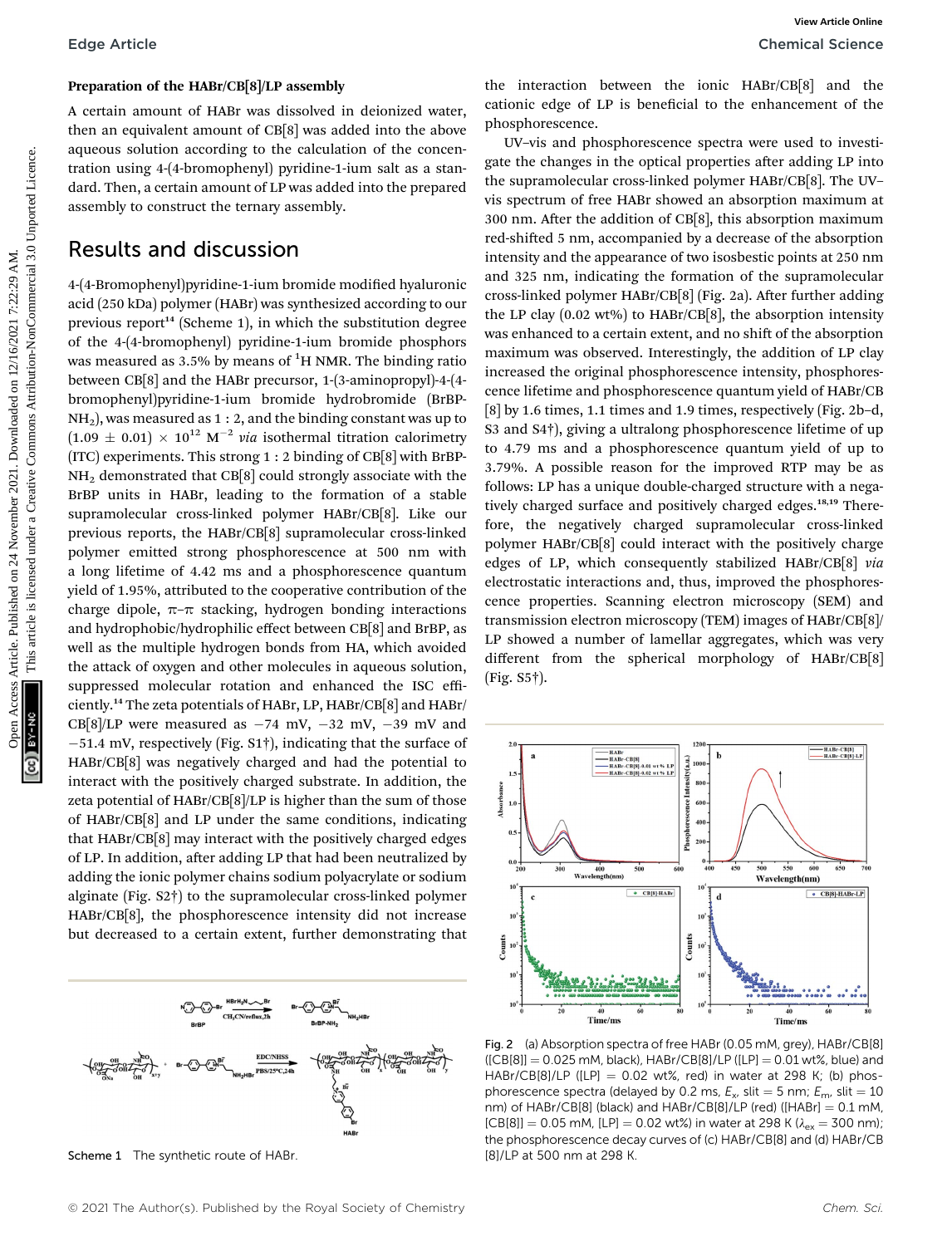Energy transfer from a long-lived phosphor to a short-lived fluorophore is an effective way to achieve long-lived fluorescence,19,21 but efficient phosphorescence light harvesting systems in aqueous solution are still rare. In the present research, we constructed a multivalent supramolecular assembly to provide a suitable platform for efficient phosphorescent light harvesting energy transfer. Based on the good overlap between the UV–vis absorption of RhB and the phosphorescence emission of HABr/CB[8]/LP (Fig. 3a), we selected HABr/CB[8]/LP as the donor and RhB or SR101 as the acceptors for energy transfer. As shown in Fig. 3b, with the addition of RhB, the phosphorescence peak of HABr/CB[8]/LP at 500 nm gradually decreased, and the fluorescence peak of RhB gradually increased at 585 nm in water when excited at 300 nm. In time-resolved decay experiments, the lifetime of the phosphorescence emission of HABr/CB[8]/LP/RhB at 500 nm in aqueous solution decreased from 4.42 ms to 1.00 ms at a D/A ratio of 25 : 1 (Fig. 4a and S6a†), but the lifetime of the fluorescence emission at 585 nm was measured as 0.31 ms, which was much longer than that of free RhB (1.58 ns, Fig. 4b, S7 and c†). These results indicated the phosphorescence energy resonance transfer from the triplet state of HABr/CB[8]/LP (donor) to the singlet state of RhB (acceptor), leading to the delayed fluorescence of RhB. The energy transfer efficiency ( $\Phi_{ET}$ ) and antenna effect are the two main parameters to evaluate the effectiveness Chemical Science<br>
Monographies As a distribution of a substitute of the published on the common beat articles. We<br>common by a material common and the published on the published on the<br>
second by consider a matching energy



Fig. 3 Normalized emission spectrum of HABr/CB[8]/LP and the absorption and emission spectra of (a) RhB and (c) SR101. Phosphorescence spectrum (delayed by 0.2 ms) of HABr/CB[8]/LP in aqueous solution with different concentrations of (b) RhB and (d) SR101. The antenna effect/ $\Phi_{FT}$  of HABr/CB[8]/LP in aqueous solution with different concentrations of (e) RhB (according to emission of the donor: 500 nm, acceptor 1 : 585 nm); (f) SR101 (according to emission of the donor: 500 nm, acceptor  $2:612$  nm). ([HABr] = 0.1 mM, [CB [8]]  $= 0.05$  mM, LP  $= 0.02$  wt%,  $\lambda_{\rm ex} = 300$  nm, 298 K).



Fig. 4 Time-resolved PL decay curves of (a) HABr/CB[8]/LP/RhB and HABr/CB[8]/LP/SR101 at 500 nm, (b) HABr/CB[8]/LP/RhB at 585 nm and (c) HABr/CB[8]/LP/SR101 at 612 nm in aqueous solution at 298 K.  $(HABr] = 0.1$  mM,  $[CB[8]] = 0.05$  mM,  $LP = 0.02$  wt%,  $[RhB] = 4.0 \times 10^{-6}$  $10^{-6}$  M, [SR101] =  $1.3 \times 10^{-6}$  M,  $\lambda_{\text{ex}} = 300$  nm, 298 K). (d) A possible diagram of the mechanism of the RTP energy transfer process for the HABr/CB[8]/LP/RhB and HABr/CB[8]/LP/SR101 systems (abs. = absorption, fluo.  $=$  fluorescence, non. rad.  $=$  non-radiation, ISC  $=$  $intersystem crossing, phos. = phosphorescence, PET = phosphores$ cence energy transfer,  $DF =$  delayed fluorescence).

of light harvesting.<sup>20,22</sup> The energy transfer efficiency quantifies the changes of the donor emission intensity in the presence of different concentrations of the acceptor. The antenna effect is a parameter of the acceptor emission changes under different donor concentrations, and is an empirical measurement of the light harvesting efficiency in the system. A high antenna effect represents significantly enhanced emission after absorbing more incident light. Furthermore, the energy transfer efficiency  $(\Phi_{\text{ET}})$  and antenna effect value of the HABr/CB[8]/LP/RhB system were calculated using a previously reported method.<sup>20,22</sup> From the spectral titration experiments, when the donor–acceptor ratio was 25 : 1, the energy transfer efficiency of the system reached 80%, and the antenna effect value was 361.6 (Fig. 3e, S8a and b†). To the best of our knowledge, these values are the highest organic phosphorescent transfer efficiency and antenna effect values compared to other work (Table S1 $\dagger$ ),<sup>23,24</sup> especially in aqueous systems. In addition, in order to investigate the universality of the multivalent supramolecular cross-linked polymer platform for phosphorescence energy transfer, we also selected SR101 as another acceptor, whose absorption coincided with the phosphorescence emission of HABr/CB[8]/ LP (Fig. 3c). When SR101 was gradually added into HABr/CB [8]/LP, the phosphorescence of HABr/CB[8]/LP at 500 nm gradually decreased, and the emission peak at 612 nm gradually increased (Fig. 3d). At a D/A ratio of 75 : 1, the transfer efficiency reached 73.4% and the antenna effect value reached 307.5 (Fig. 3f, S8c and d†). The phosphorescence lifetime (at 500 nm) of HABr/CB[8]/LP decreased from 4.42 ms to 3.01 ms, and the uorescence lifetime of SR101 at 612 nm increased from 4.91 ns to 2.10 ms (Fig. 4a, c, S6b, S7b and d†). In the control experiments (Fig. S9d†), no phosphorescent emission could be observed in the case of free RhB or SR101 when excited at 300 nm under the same conditions, and HABr/CB[8]/LP showed no phosphorescence emission when excited at the absorption maximum of RhB (550 nm) or SR101(580 nm), as shown in Fig. S8b and d.† Without LP, the antenna effect values of HABr/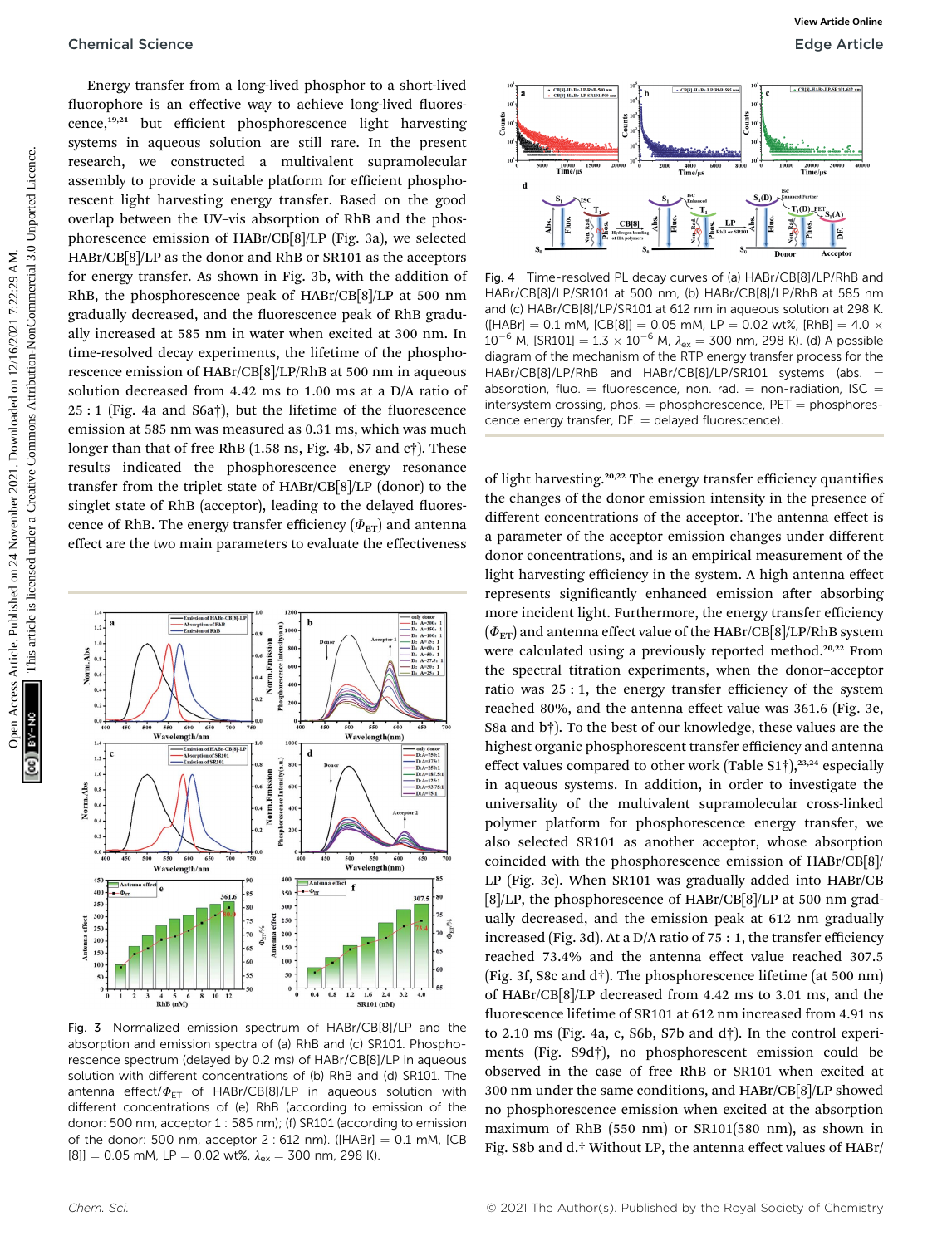CB[8]/RhB or HABr/CB[8]/SR101 were only 11.7 and 4.6 respectively, which were 31 times and 67 times lower, respectively, than that of the assembly with LP, accompanied by a decrease in the transfer efficiency by 61.0% for HABr/CB[8]/RhB and 40.3% for HABr/CB[8]/SR101 (Fig. S9 and S10†). These lower energy transfer efficiencies also verified the critical role of LP in interacting with both the donor and the acceptor. These results demonstrated that the multivalent assembly played an important role in the phosphorescence energy transfer and light harvesting. A possible mechanism is illustrated in Fig. 4d, where the electrostatic interaction between the positively charged edges of LP and the negatively charged phosphorescent supramolecular polymer restricted the non-radiative transition of the phosphorescent group and reduced the collision with oxygen in water to a certain extent. On the other hand, the remaining negatively charged surface of LP generated electrostatic interactions with the cationic dyes, thus shortening the distance between the donor and acceptor and leading to the efficient and long-lived phosphorescent light harvesting energy transfer in water. Edge Article<br>
Chemical Science<br>
Chemical Science<br>
Uniquote article is simulated the common action of the simulated on the simulated published unit of the simulated on the simulated on the simulated on the simulated unit of

Considering the good phosphorescence energy transfer and light harvesting properties of the multivalent supramolecular assembly, we were able to quickly tune the emission color via simply adjusting the molar ratio of D/A to achieve wide spectral outputs for multicolor photoluminescence. As shown in Fig. 5, the phosphorescence colors of the hybrid supramolecular assembly aqueous solution changed from green to orange– yellow (for HABr/CB[8]/LP/RhB) or from green to pink (for HABr/ CB[8]/LP/SR101) with varying donor/acceptor ratios, and the same trend of color change was also observed on a 2D projection of the CIE (Commission Internationale de l'Eclairage) xy chromaticity diagram. Interestingly, warm white light with color coordinates of 0.33, 0.37 on the CIE diagram was obtained at



Fig. 5 The CIE chromaticity diagrams of the photoluminescence color changes from varying the ratios of (a) RhB (inset: photographs of HABr/CB[8]/LP and HABr/CB[8]/LP/RhB) and (b) SR101(inset: photographs of HABr/CB[8]/LP, HABr/CB[8]/LP/0.005SR101 and HABr/CB [8]/LP/SR101). The photoluminescence inks based on the light harvesting system: (c) photographs writing ''N'' with HABr/CB[8]/LP, "K" with HABr/CB[8]/LP/RhB, "U" with HABr/CB[8]/LP/SR101 and "102" with HABr/CB[8]/LP/0.005SR101 (c) on filter paper under natural light and under UV light; (d) doped PVA on glass under natural light and under UV light.

a D/A molar ratio of 187.5 : 1 in HABr/CB[8]/LP/SR101, which was very close to the exact white point (0.33, 0.33). Significantly, this series of multicolor luminescent aqueous solutions are suitable to be used as luminescent inks. After writing with preprepared assembly solutions of HABr/CB[8]/LP, HABr/CB[8]/LP/ RhB and HABr/CB[8]/LP/SR101 on ordinary filter paper or a glass plate, multicolor luminescence, including white light emission, could be clearly observed by the naked eye (Fig. 5c and d). In the control experiment, no white light emission could be seen in the case of HABr/CB[8]/SR101 without LP under same conditions (Fig. S11†). The solid-phase luminescence results further verified that the multivalent supramolecular assembly that we constructed could carry out efficient light harvesting energy transfer with dyes to achieve multicolor spectral adjustment. In addition, we investigated the delayed luminescence effect of HABr/CB[8]/LP through the phosphorescence spectra of HABr/CB[8]/LP at different delay times. The phosphorescence emission could still be detected at 4.2 ms after turning off the excitation source, although the afterglow effect could not be captured by the naked eye (Fig. S12†).

### Conclusions

In conclusion, we constructed a new multivalent phosphorescent light harvesting supramolecular assembly through host– guest and electrostatic interactions based on HABr, CB[8] and LP, which showed a long phosphorescence lifetime (4.79 ms) and satisfactory quantum yield (3.79%) in water. Furthermore, by virtue of the multivalent supramolecular cross-linked polymer acting as the phosphorescence donor and the dyes RhB or SR101 as the acceptors, the resultant system could realize a high phosphorescence energy efficiency (73–80%) and ultrahigh antenna effect value (308–362) in water. By adjusting the D/A ratio, a wide range of multicolor emissions could be achieved in aqueous solution, as well as on filter paper and a glass plate. This strategy of combining purely RTP and a multivalent assembly may provide an effective way to develop water-phase phosphorescence and further their applications in biology and displays.

### Data availability

The data that support the findings of this study are available from the corresponding author upon reasonable request.

### Author contributions

Y. L., Y. C., and W.-L. Z. conceived and designed the experiments. W.-L. Z. and W. L. synthesized and performed the chemical characterization. W.-L. Z. wrote the main manuscript. Y. L. supervised the work and edited the manuscript. All authors analyzed and discussed the results and reviewed the manuscript.

### Conflicts of interest

There are no conflicts to declare.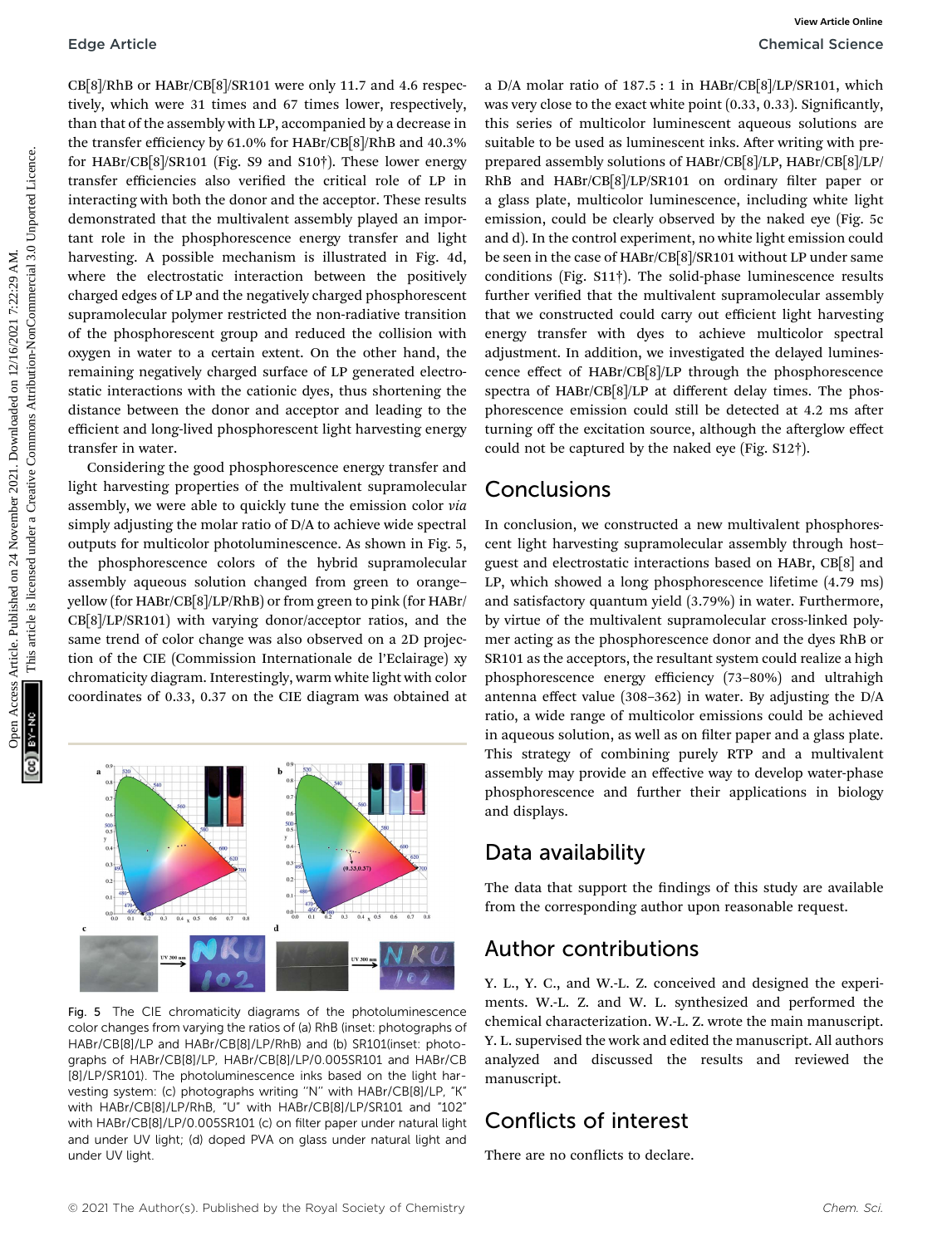### Acknowledgements

This work was supported by the National Natural Science Foundation of China (22101143, 22131008 and 21971127), the China Postdoctoral Science Foundation (2021M691661) and the National Natural Science Foundation of Inner Mongolia (2021BS02014).

### Notes and references

1 (a) S. M. A. Fateminia, Z. Mao, S. Xu, Z. Yang, Z. Chi and B. Liu, Angew. Chem., Int. Ed., 2017, 56, 12160–12164; (b) J. Yang, Z. Xu, B. Wang, X. Gao, Z. Ren, J. Wang, Y. Xie, J. Li, Q. Peng, K. Pu and Z. Li, Nat. Commun., 2018, 9, 840; (c) X. Jia, C. Shao, X. Bai, Q. Zhou, B. Wu, L. Wang, B. Yue, H. Zhu and L. Zhu, Proc. Natl. Acad. Sci. U. S. A., 2019, 116, 4816–4821; (d) J. Wang, Z. Huang, X. Ma and H. Tian, Angew. Chem., Int. Ed., 2020, 59, 9928–9933; (e) X.-Q. Liu, K. Zhang, J.-F. Gao, Y.-Z. Chen, C.-H. Tung and L.-Z. Wu, Angew. Chem., Int. Ed., 2020, 59, 23456–23460; (f) Q. Dang, Y. Jiang, J. Wang, J. Wang, Q. Zhang, M. Zhang, S. Luo, Y. Xie, K. Pu, Q. Li and Z. Li, Adv. Mater., 2020, 32, 2006752. 2 (a) S. Cai, H. Shi, D. Tian, H. Ma, Z. Cheng, Q. Wu, M. Gu, L. Huang, Z. An, Q. Peng and W. Huang, Adv. Funct. Mater., 2018, 28, 1705045; (b) Y. Su, S. Z. F. Phua, Y. Li, X. Zhou, D. Jana, G. Liu, W. Q. Lim, W. K. Ong, C. Yang and Y. Zhao, Sci. Adv., 2018, 4, eaas9732; (c) X. Zhang, L. Du, W. Zhao, Z. Zhao, Y. Xiong, X. He, P. F. Gao, P. Alam, C. Wang, Z. Li, J. Leng, J. Liu, C. Zhou, J. W. Y. Lam, D. L. Phillips, G. Zhang and B. Z. Tang, Nat. Commun., 2019, 10, 5161; (d) X. Yao, J. Wang, D. Jiao, Z. Huang, O. Mhirsi, F. Lossada, L. Chen, B. Haehnle, A. J. C. Kuehne, X. Ma, H. Tian and A. Walther, Adv. Mater., 2021, 33, 2005973; (e) H. Wu, W. Chi, Z. Chen, G. Liu, L. Gu, A. K. Bindra, G. Yang, X. Liu and Y. Zhao, Adv. Funct. Mater., 2019, 29, 1807243; (f) L. Gu, H. Wu, H. Ma, W. Ye, W. Jia, H. Wang, H. Chen, N. Zhang, D. Wang, C. Qian, Z. An, W. Huang and Y. Zhao, Nat. Commun., 2020, 11, 944; (g) L. Gu, W. Ye, X. Liang, A. Lv, H. Ma, M. Singh, W. Jia, Z. Shen, Y. Guo, Y. Gao, H. Chen, D. Wang, Y. Wu, J. Liu, H. Wang, Y.-X. Zheng, Z. An, W. Huang and Y. Zhao, J. Am. Chem. Soc., 2021, 143, 18527–18535; (h) J. Yang, M. Fang and Z. Li, Acc. Mater. Res., 2021, 2, 644–654. Chemical Science<br> **Acknowledgements**<br>
This waster and the same and states are the same and the same and the same and the same and the same of the same and the same and the same and the same and the same and the same and t

- 3 (a) Q. Zhang, B. Li, S. Huang, H. Nomura, H. Tanaka and C. Adachi, Nat. Photonics, 2014, 8, 326–332; (b) R. Kabe, N. Notsuka, K. Yoshida and C. Adachi, Adv. Mater., 2016, 28, 655–660; (c) Q. Li and Z. Li, Acc. Chem. Res., 2020, 53, 962–973.
- 4 (a) X. Ma, J. Wang and H. Tian, Acc. Chem. Res., 2019, 52, 738– 748; (b) W. Zhao, Z. He and B. Z. Tang, Nat. Rev. Mater., 2020, 5, 869–885; (c) T. Zhang, X. Ma, H. Wu, L. Zhu, Y. Zhao and H. Tian, Angew. Chem., Int. Ed., 2020, 59, 11206–11216; (d) Z. Huang and X. Ma, Cell Rep. Phys. Sci., 2020, 1, 100167.
- 5 (a) S. Datta, M. L. Saha and P. J. Stang, Acc. Chem. Res., 2018, 51, 2047–2063; (b) Y. Ai, M. H. Chan, A. K. Chan, M. Ng, Y. Li and V. W. Yam, Proc. Natl. Acad. Sci. U. S. A., 2019, 116,

13856–13861; (c) Y. Zhang, Y. Su, H. Wu, Z. Wang, C. Wang, Y. Zheng, X. Zheng, L. Gao, Q. Zhou, Y. Yang, X. Chen, C. Yang and Y. Zhao, J. Am. Chem. Soc., 2021, 143, 13675–13685; (d) W.-L. Zhou, Y. Chen and Y. Liu, Acta Chim. Sin., 2020, 78, 1164–1176; (e) W.-L. Zhou, Y. Chen, W. Lin and Y. Liu, Chem. Commun., 2021, 57, 11443–11456; (f) W. Zhou, Y. Chen, Q. Yu, P. Li, X. Chen and Y. Liu, Chem. Sci., 2019, 10, 3346–3352.

- 6 (a) Y. Chen, F. Huang, Z.-T. Li and Y. Liu, Sci. China: Chem., 2018, 61, 979–992; (b) P.-Y. Li, Y. Chen and Y. Liu, Chin. Chem. Lett., 2019, 30, 1190–1197; (c) W.-L. Zhou, X. Zhao, Y. Chen and Y. Liu, Org. Chem. Front., 2019, 6, 10–14; (d) D. Dai, Z. Li, J. Yang, C. Wang, J. Wu, Y. Wang, D. Zhang and Y.-W. Yang, J. Am. Chem. Soc., 2019, 141, 4756-4763; (e) X. Yu, W. Liang, Q. Huang, W. Wu, J.-J. Chruma and C. Yang, Chem. Commun., 2019, 55, 3156–3159.
- 7 (a) G. Yu, K. Jie and F. Huang, Chem. Rev., 2015, 115, 7240– 7303; (b) S. J. Barrow, S. Kasera, M. J. Rowland, J. d. Barrio and O. A. Scherman, Chem. Rev., 2015, 115, 12320–12406; (c) L. Xu, L. Zou, H. Chen and X. Ma, Dyes Pigm., 2017, 142, 300–305; (d) Y. Gong, H. Chen, X. Ma and H. Tian, ChemPhysChem, 2016, 17, 1934–1938.
- 8 C. Xu, C. Yin, W. Wu and X. Ma, Sci. China: Chem., 2021, DOI: 10.1007/s11426-021-1104-9.
- 9 C. Xu, X. Lin, W. Wu and X. Ma, Chem. Commun., 2021, 57, 10178–10181.
- 10 Z.-Y. Zhang, Y. Chen and Y. Liu, Angew. Chem., Int. Ed., 2019, 58, 6028–6032.
- 11 Z.-Y. Zhang and Y. Liu, Chem. Sci., 2019, 10, 7773–7778.
- 12 Z.-Y. Zhang, W.-W. Xu, W.-S. Xu, J. Niu, X.-H. Sun and Y. Liu, Angew. Chem., Int. Ed., 2020, 59, 18748–18754.
- 13 X.-K. Ma, W. Zhang, Z. Liu, H. Zhang, B. Zhang and Y. Liu, Adv. Mater., 2021, 33, 2007476.
- 14 W.-L. Zhou, Y. Chen, Q. Yu, H. Zhang, Z. Liu, X. Dai, J. Li and Y. Liu, Nat. Commun., 2020, 11, 4655.
- 15 F.-F. Shen, Y. Chen, X. Dai, H.-Y. Zhang, B. Zhang, Y.-H. Liu and Y. Liu, Chem. Sci., 2021, 12, 1851–1857.
- 16 H.-J. Yu, Q. Zhou, X. Dai, F.-F. Shen, Y.-M. Zhang, X. Xu and Y. Liu, J. Am. Chem. Soc., 2021, 143, 13887–13894.
- 17 D.-A. Xu, Q.-Y. Zhou, X. Dai, X.-K. Ma, Y.-M. Zhang, X. Xu and Y. Liu, Chin. Chem. Lett., 2021, DOI: 10.1016/ j.cclet.2021.08.001.
- 18 S. Kuila, K. V. Rao, S. Garain, P. K. Samanta, S. Das, S. K. Pati, M. Eswaramoorthy and S. J. George, Angew. Chem., Int. Ed., 2018, 57, 17115–17119.
- 19 S. Garain, B. C. Garain, M. Eswaramoorthy, S. K. Pati and S. J. George, Angew. Chem., Int. Ed., 2021, 60, 19720–19724.
- 20 (a) G. D. Scholes, G. R. Fleming, A. Olaya-Castro and R. van Grondelle, Nat. Chem., 2011, 3, 763–774; (b) X. Zhu, J. X. Wang, L. Y. Niu and Q. Z. Yang, Chem. Mater., 2019, 31, 3573–3581; (c) P. Wang, X. Miao, Y. Meng, Q. Wang, J. Wang, H. Duan, Y. Li, C. Li, J. Liu and L. Cao, ACS Appl. Mater. Interfaces, 2020, 12, 22630–22639; (d) J.-J. Li, Y. Chen, J. Yu, N. Cheng and Y. Liu, Adv. Mater., 2017, 29, 1701905; (e) M. Hao, G. Sun, M. Zuo, Z. Xu, Y. Chen, X.-Y. Hu and L. Wang, Angew. Chem., Int. Ed., 2020, 59, 10095–10100; (f) H.-Q. Peng, L.-Y. Niu, Y.-Z. Chen,